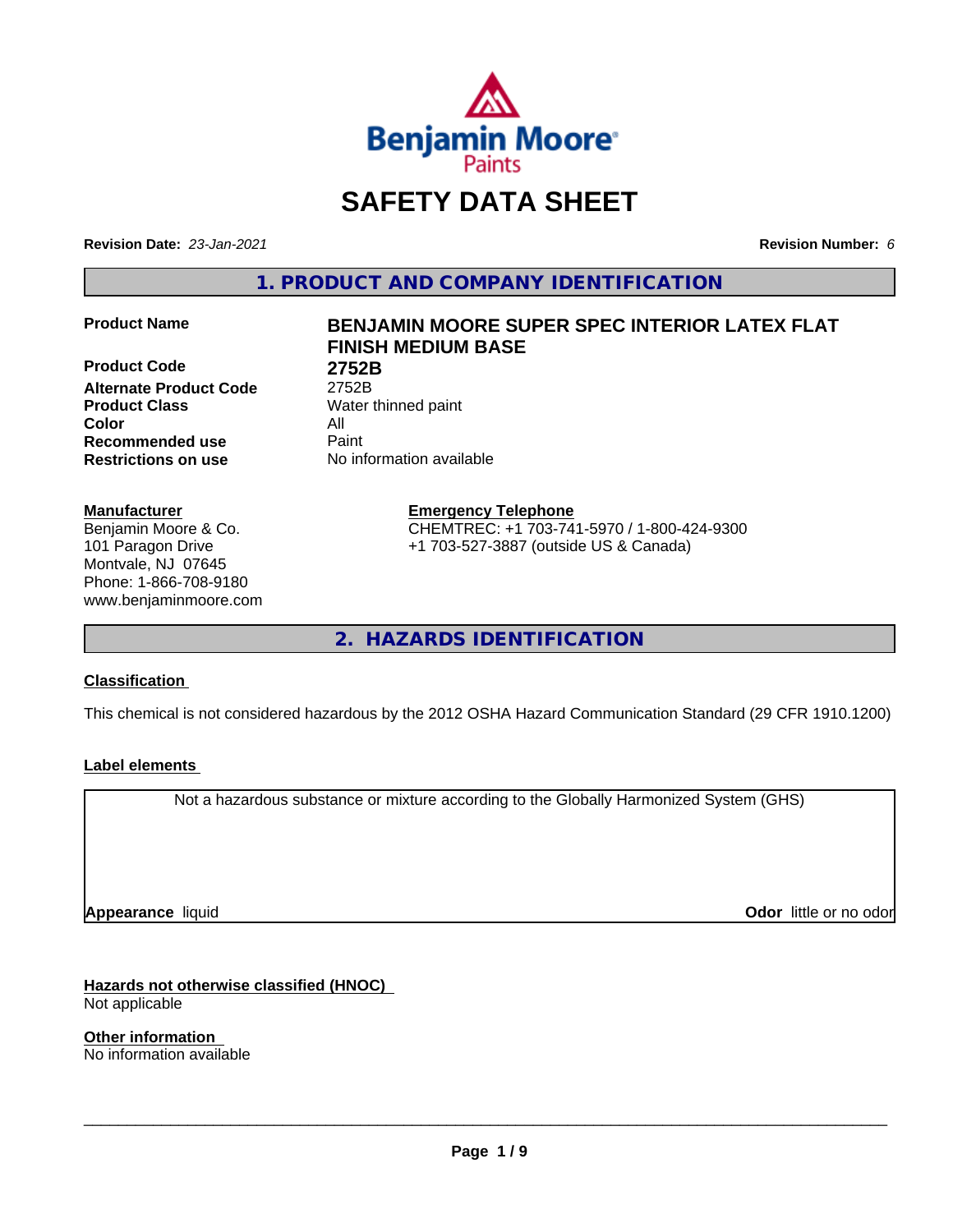**WARNING:** This product contains isothiazolinone compounds at levels of <0.1%. These substances are biocides commonly found in most paints and a variety of personal care products as a preservative. Certain individuals may be sensitive or allergic to these substances, even at low levels.

\_\_\_\_\_\_\_\_\_\_\_\_\_\_\_\_\_\_\_\_\_\_\_\_\_\_\_\_\_\_\_\_\_\_\_\_\_\_\_\_\_\_\_\_\_\_\_\_\_\_\_\_\_\_\_\_\_\_\_\_\_\_\_\_\_\_\_\_\_\_\_\_\_\_\_\_\_\_\_\_\_\_\_\_\_\_\_\_\_\_\_\_\_

# **3. COMPOSITION INFORMATION ON COMPONENTS**

| <b>Chamic.</b><br>name      | <b>CNI</b><br>IVU                                      | $\sim$ $\sim$ $\sim$<br>$\sim$<br>$\sqrt{2}$ |
|-----------------------------|--------------------------------------------------------|----------------------------------------------|
| .imeston<br>lone.           | $\sim$<br>1017<br>$\sim$<br>. .<br>$\sim$<br>∙ం:<br>ັບ | $\sim$<br>20<br>ັບບ<br>ູບປ                   |
| $- -$<br>dioxide<br>itanium | --<br>$\sim$<br>$\sim$ $\sim$                          | л.                                           |

|                                                  | 4. FIRST AID MEASURES                                                                                    |
|--------------------------------------------------|----------------------------------------------------------------------------------------------------------|
| <b>General Advice</b>                            | No hazards which require special first aid measures.                                                     |
| <b>Eye Contact</b>                               | Rinse thoroughly with plenty of water for at least 15 minutes and consult a<br>physician.                |
| <b>Skin Contact</b>                              | Wash off immediately with soap and plenty of water while removing all<br>contaminated clothes and shoes. |
| <b>Inhalation</b>                                | Move to fresh air. If symptoms persist, call a physician.                                                |
| Ingestion                                        | Clean mouth with water and afterwards drink plenty of water. Consult a physician<br>if necessary.        |
| <b>Most Important</b><br><b>Symptoms/Effects</b> | None known.                                                                                              |
| <b>Notes To Physician</b>                        | Treat symptomatically.                                                                                   |

**5. FIRE-FIGHTING MEASURES**

| <b>Suitable Extinguishing Media</b>                                              | Use extinguishing measures that are appropriate to local<br>circumstances and the surrounding environment.                                   |
|----------------------------------------------------------------------------------|----------------------------------------------------------------------------------------------------------------------------------------------|
| Protective equipment and precautions for firefighters                            | As in any fire, wear self-contained breathing apparatus<br>pressure-demand, MSHA/NIOSH (approved or equivalent)<br>and full protective gear. |
| <b>Specific Hazards Arising From The Chemical</b>                                | Closed containers may rupture if exposed to fire or<br>extreme heat.                                                                         |
| Sensitivity to mechanical impact                                                 | No.                                                                                                                                          |
| Sensitivity to static discharge                                                  | No.                                                                                                                                          |
| <b>Flash Point Data</b><br>Flash point (°F)<br>Flash Point (°C)<br><b>Method</b> | Not applicable<br>Not applicable<br>Not applicable                                                                                           |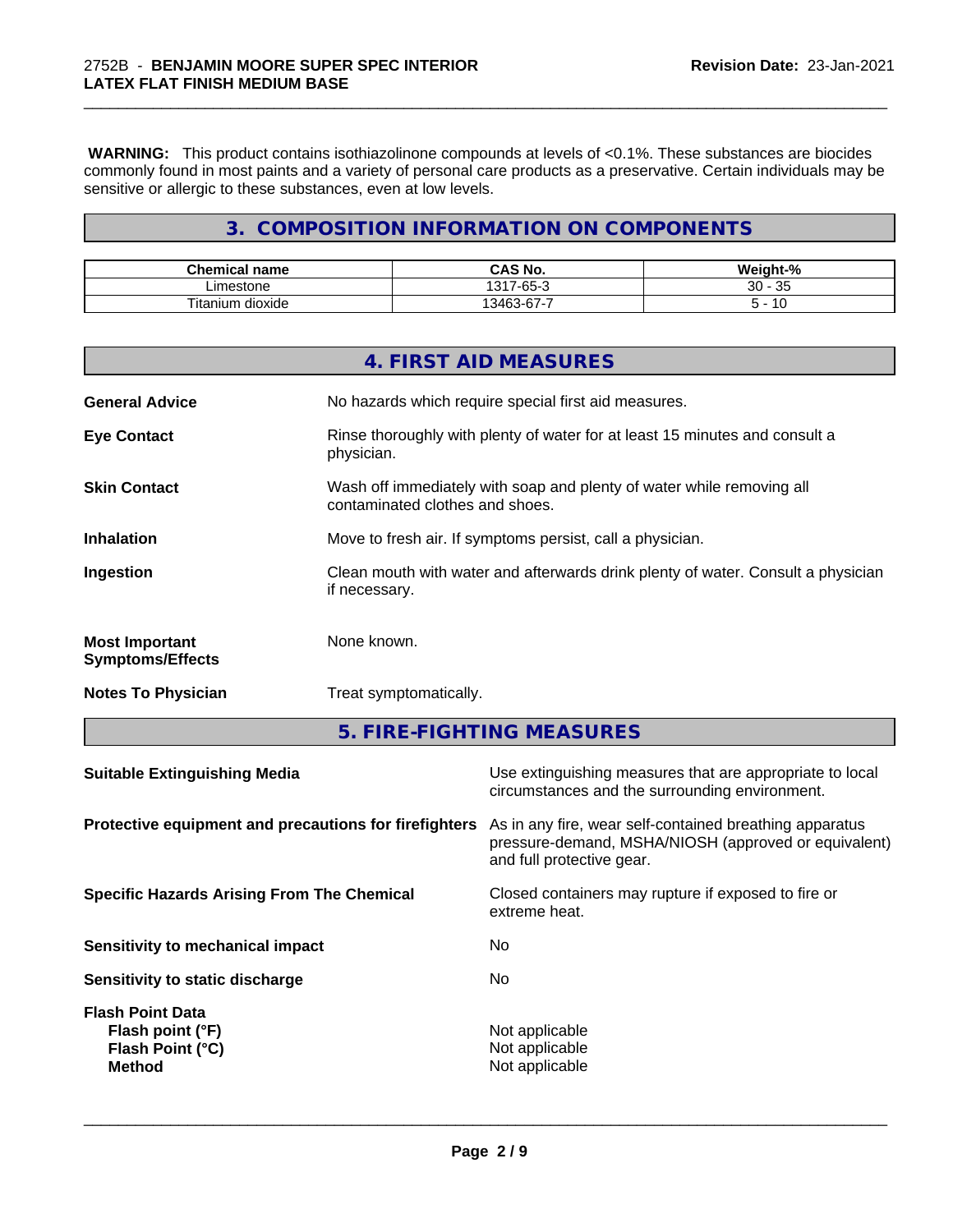#### **Flammability Limits In Air**

**Lower flammability limit:** Not applicable **Upper flammability limit:** Not applicable

\_\_\_\_\_\_\_\_\_\_\_\_\_\_\_\_\_\_\_\_\_\_\_\_\_\_\_\_\_\_\_\_\_\_\_\_\_\_\_\_\_\_\_\_\_\_\_\_\_\_\_\_\_\_\_\_\_\_\_\_\_\_\_\_\_\_\_\_\_\_\_\_\_\_\_\_\_\_\_\_\_\_\_\_\_\_\_\_\_\_\_\_\_

**NFPA Health:** 1 **Flammability:** 0 **Instability:** 0 **Special:** Not Applicable

#### **NFPA Legend**

- 0 Not Hazardous
- 1 Slightly
- 2 Moderate
- 3 High
- 4 Severe

*The ratings assigned are only suggested ratings, the contractor/employer has ultimate responsibilities for NFPA ratings where this system is used.*

*Additional information regarding the NFPA rating system is available from the National Fire Protection Agency (NFPA) at www.nfpa.org.*

# **6. ACCIDENTAL RELEASE MEASURES**

| <b>Personal Precautions</b>      | Avoid contact with skin, eyes and clothing. Ensure adequate ventilation.                                                                                                         |
|----------------------------------|----------------------------------------------------------------------------------------------------------------------------------------------------------------------------------|
| <b>Other Information</b>         | Prevent further leakage or spillage if safe to do so.                                                                                                                            |
| <b>Environmental precautions</b> | See Section 12 for additional Ecological Information.                                                                                                                            |
| <b>Methods for Cleaning Up</b>   | Soak up with inert absorbent material. Sweep up and shovel into suitable<br>containers for disposal.                                                                             |
|                                  | 7. HANDLING AND STORAGE                                                                                                                                                          |
| <b>Handling</b>                  | Avoid contact with skin, eyes and clothing. Avoid breathing vapors, spray mists or<br>sanding dust. In case of insufficient ventilation, wear suitable respiratory<br>equipment. |
| <b>Storage</b>                   | Keep container tightly closed. Keep out of the reach of children.                                                                                                                |
| <b>Incompatible Materials</b>    | No information available                                                                                                                                                         |
|                                  |                                                                                                                                                                                  |

**8. EXPOSURE CONTROLS/PERSONAL PROTECTION**

#### **Exposure Limits**

| <b>Chemical name</b> | <b>ACGIH TLV</b>         | <b>OSHA PEL</b>                        |
|----------------------|--------------------------|----------------------------------------|
| ∟imestone            | N/E                      | <b>TWA</b><br>15 mg/m <sup>3</sup> - 1 |
|                      |                          | · TWA<br>$5 \text{ ma/m}^3$ -          |
| Titanium dioxide     | TWA: $10 \text{ ma/m}^3$ | <b>TWA</b><br>$15 \text{ ma/m}^3$      |

#### **Legend**

ACGIH - American Conference of Governmental Industrial Hygienists Exposure Limits OSHA - Occupational Safety & Health Administration Exposure Limits N/E - Not Established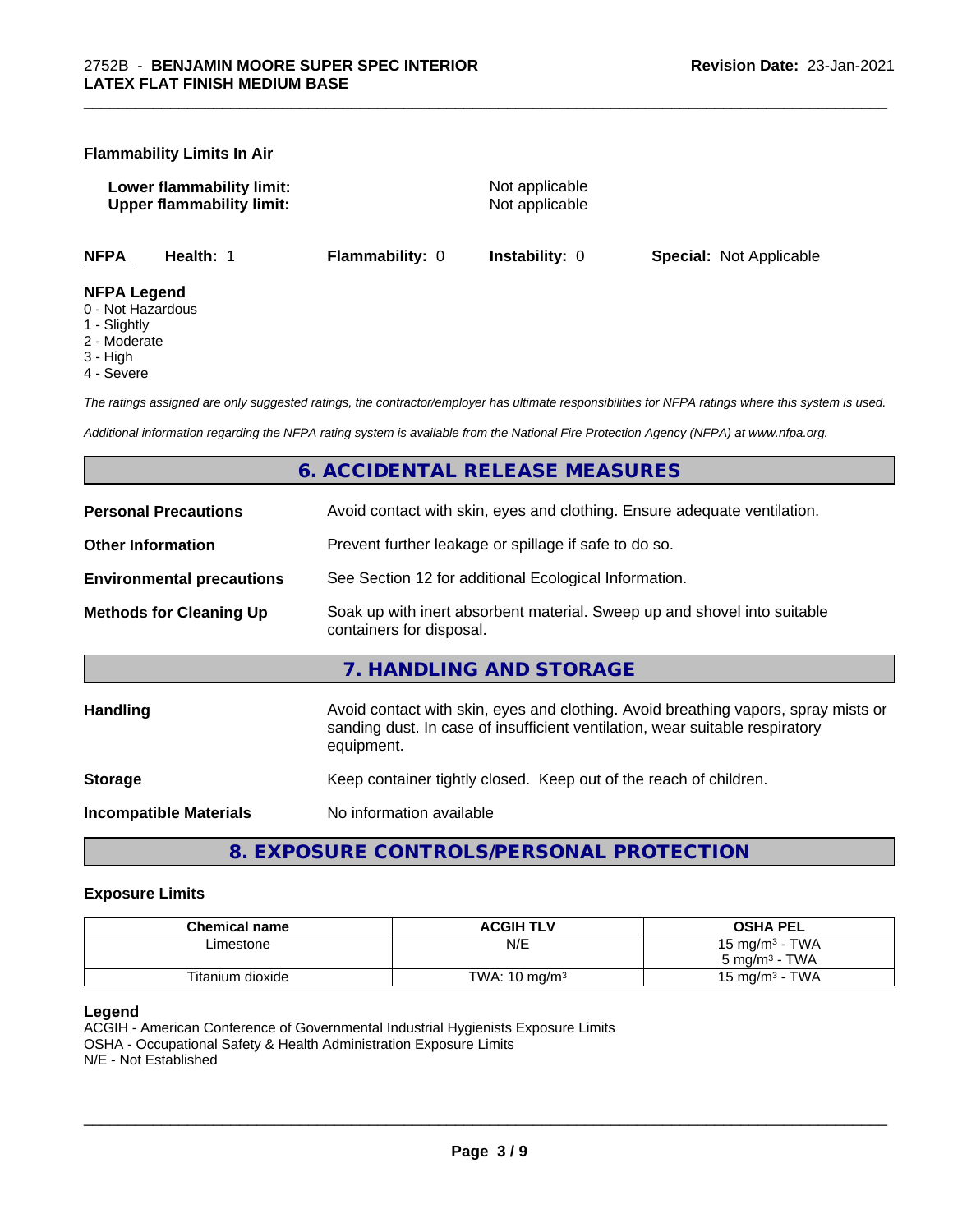| <b>Engineering Measures</b>          | Ensure adequate ventilation, especially in confined areas.                                                                          |  |  |
|--------------------------------------|-------------------------------------------------------------------------------------------------------------------------------------|--|--|
| <b>Personal Protective Equipment</b> |                                                                                                                                     |  |  |
| <b>Eye/Face Protection</b>           | Safety glasses with side-shields.                                                                                                   |  |  |
| <b>Skin Protection</b>               | Protective gloves and impervious clothing.                                                                                          |  |  |
| <b>Respiratory Protection</b>        | In case of insufficient ventilation wear suitable respiratory equipment.                                                            |  |  |
| <b>Hygiene Measures</b>              | Avoid contact with skin, eyes and clothing. Remove and wash contaminated<br>clothing before re-use. Wash thoroughly after handling. |  |  |

\_\_\_\_\_\_\_\_\_\_\_\_\_\_\_\_\_\_\_\_\_\_\_\_\_\_\_\_\_\_\_\_\_\_\_\_\_\_\_\_\_\_\_\_\_\_\_\_\_\_\_\_\_\_\_\_\_\_\_\_\_\_\_\_\_\_\_\_\_\_\_\_\_\_\_\_\_\_\_\_\_\_\_\_\_\_\_\_\_\_\_\_\_

# **9. PHYSICAL AND CHEMICAL PROPERTIES**

| Appearance                           | liquid                   |
|--------------------------------------|--------------------------|
| Odor                                 | little or no odor        |
| <b>Odor Threshold</b>                | No information available |
| Density (Ibs/gal)                    | 11.95 - 12.05            |
| <b>Specific Gravity</b>              | $1.43 - 1.45$            |
| рH                                   | No information available |
| <b>Viscosity (cps)</b>               | No information available |
| Solubility(ies)                      | No information available |
| <b>Water solubility</b>              | No information available |
| <b>Evaporation Rate</b>              | No information available |
| Vapor pressure                       | No information available |
| <b>Vapor density</b>                 | No information available |
| Wt. % Solids                         | $50 - 60$                |
| Vol. % Solids                        | $35 - 45$                |
| Wt. % Volatiles                      | $40 - 50$                |
| <b>Vol. % Volatiles</b>              | $55 - 65$                |
| <b>VOC Regulatory Limit (g/L)</b>    | < 50                     |
| <b>Boiling Point (°F)</b>            | 212                      |
| <b>Boiling Point (°C)</b>            | 100                      |
| Freezing point (°F)                  | 32                       |
| <b>Freezing Point (°C)</b>           | 0                        |
| Flash point (°F)                     | Not applicable           |
| Flash Point (°C)                     | Not applicable           |
| <b>Method</b>                        | Not applicable           |
| <b>Flammability (solid, gas)</b>     | Not applicable           |
| <b>Upper flammability limit:</b>     | Not applicable           |
| Lower flammability limit:            | Not applicable           |
| <b>Autoignition Temperature (°F)</b> | No information available |
| <b>Autoignition Temperature (°C)</b> | No information available |
| Decomposition Temperature (°F)       | No information available |
| Decomposition Temperature (°C)       | No information available |
| <b>Partition coefficient</b>         | No information available |

# **10. STABILITY AND REACTIVITY**

**Reactivity Not Applicable** Not Applicable

**Chemical Stability Chemical Stability** Stable under normal conditions.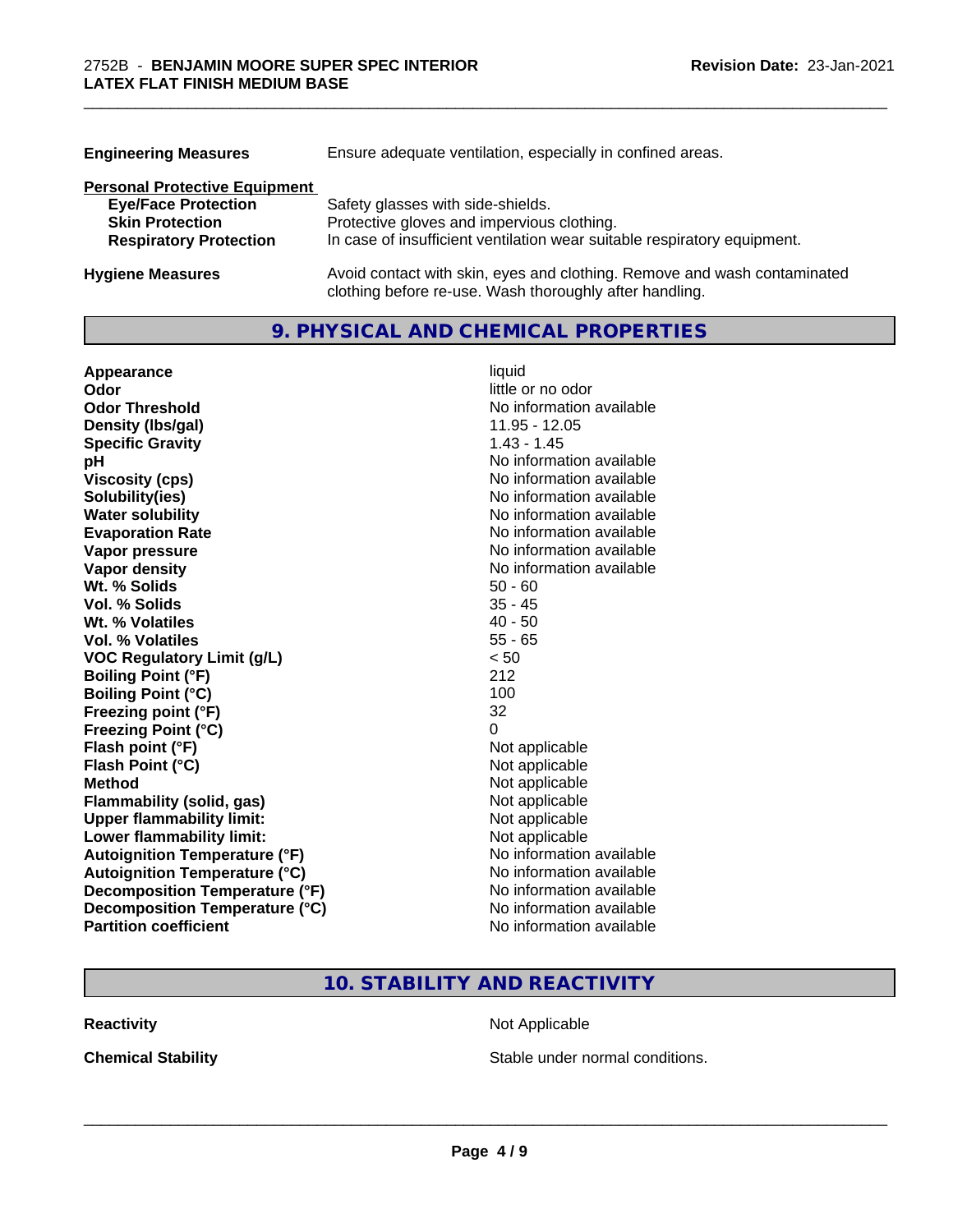| <b>Conditions to avoid</b>                                                                                                                                                                                                                                                                                                                                                     |                                                                                                                                                                                                                                                                                                                                                                                                          | Prevent from freezing.                                                                                                                                               |  |
|--------------------------------------------------------------------------------------------------------------------------------------------------------------------------------------------------------------------------------------------------------------------------------------------------------------------------------------------------------------------------------|----------------------------------------------------------------------------------------------------------------------------------------------------------------------------------------------------------------------------------------------------------------------------------------------------------------------------------------------------------------------------------------------------------|----------------------------------------------------------------------------------------------------------------------------------------------------------------------|--|
| <b>Incompatible Materials</b><br><b>Hazardous Decomposition Products</b>                                                                                                                                                                                                                                                                                                       |                                                                                                                                                                                                                                                                                                                                                                                                          | No materials to be especially mentioned.                                                                                                                             |  |
|                                                                                                                                                                                                                                                                                                                                                                                |                                                                                                                                                                                                                                                                                                                                                                                                          | None under normal use.                                                                                                                                               |  |
| Possibility of hazardous reactions                                                                                                                                                                                                                                                                                                                                             |                                                                                                                                                                                                                                                                                                                                                                                                          | None under normal conditions of use.                                                                                                                                 |  |
|                                                                                                                                                                                                                                                                                                                                                                                |                                                                                                                                                                                                                                                                                                                                                                                                          | 11. TOXICOLOGICAL INFORMATION                                                                                                                                        |  |
| <b>Product Information</b>                                                                                                                                                                                                                                                                                                                                                     |                                                                                                                                                                                                                                                                                                                                                                                                          |                                                                                                                                                                      |  |
| Information on likely routes of exposure                                                                                                                                                                                                                                                                                                                                       |                                                                                                                                                                                                                                                                                                                                                                                                          |                                                                                                                                                                      |  |
| <b>Principal Routes of Exposure</b>                                                                                                                                                                                                                                                                                                                                            | Eye contact, skin contact and inhalation.                                                                                                                                                                                                                                                                                                                                                                |                                                                                                                                                                      |  |
| <b>Acute Toxicity</b>                                                                                                                                                                                                                                                                                                                                                          |                                                                                                                                                                                                                                                                                                                                                                                                          |                                                                                                                                                                      |  |
| <b>Product Information</b>                                                                                                                                                                                                                                                                                                                                                     | No information available                                                                                                                                                                                                                                                                                                                                                                                 |                                                                                                                                                                      |  |
| Symptoms related to the physical, chemical and toxicological characteristics                                                                                                                                                                                                                                                                                                   |                                                                                                                                                                                                                                                                                                                                                                                                          |                                                                                                                                                                      |  |
| <b>Symptoms</b>                                                                                                                                                                                                                                                                                                                                                                | No information available                                                                                                                                                                                                                                                                                                                                                                                 |                                                                                                                                                                      |  |
|                                                                                                                                                                                                                                                                                                                                                                                |                                                                                                                                                                                                                                                                                                                                                                                                          | Delayed and immediate effects as well as chronic effects from short and long-term exposure                                                                           |  |
| Eye contact<br><b>Skin contact</b><br><b>Inhalation</b><br>Ingestion<br><b>Sensitization</b><br><b>Neurological Effects</b><br><b>Mutagenic Effects</b><br><b>Reproductive Effects</b><br><b>Developmental Effects</b><br><b>Target organ effects</b><br><b>STOT - single exposure</b><br><b>STOT - repeated exposure</b><br>Other adverse effects<br><b>Aspiration Hazard</b> | May cause slight irritation.<br>skin and cause irritation.<br>May cause irritation of respiratory tract.<br>No information available<br>No information available.<br>No information available.<br>No information available.<br>No information available.<br>No information available.<br>No information available.<br>No information available.<br>No information available.<br>No information available | Substance may cause slight skin irritation. Prolonged or repeated contact may dry<br>Ingestion may cause gastrointestinal irritation, nausea, vomiting and diarrhea. |  |
| <b>Numerical measures of toxicity</b>                                                                                                                                                                                                                                                                                                                                          |                                                                                                                                                                                                                                                                                                                                                                                                          |                                                                                                                                                                      |  |
| The following values are calculated based on chapter 3.1 of the GHS document                                                                                                                                                                                                                                                                                                   |                                                                                                                                                                                                                                                                                                                                                                                                          |                                                                                                                                                                      |  |

**ATEmix (oral)** 102764 mg/kg

# **Component Information**

| Chemical name    | LD50<br>Jral            | Dermal LD50 | LC <sub>50</sub><br><b>Innalation</b> |
|------------------|-------------------------|-------------|---------------------------------------|
| Titanium dioxide | Rat<br>10000<br>, mg/kg |             |                                       |
| 13463-67-7       |                         |             |                                       |

# **Chronic Toxicity**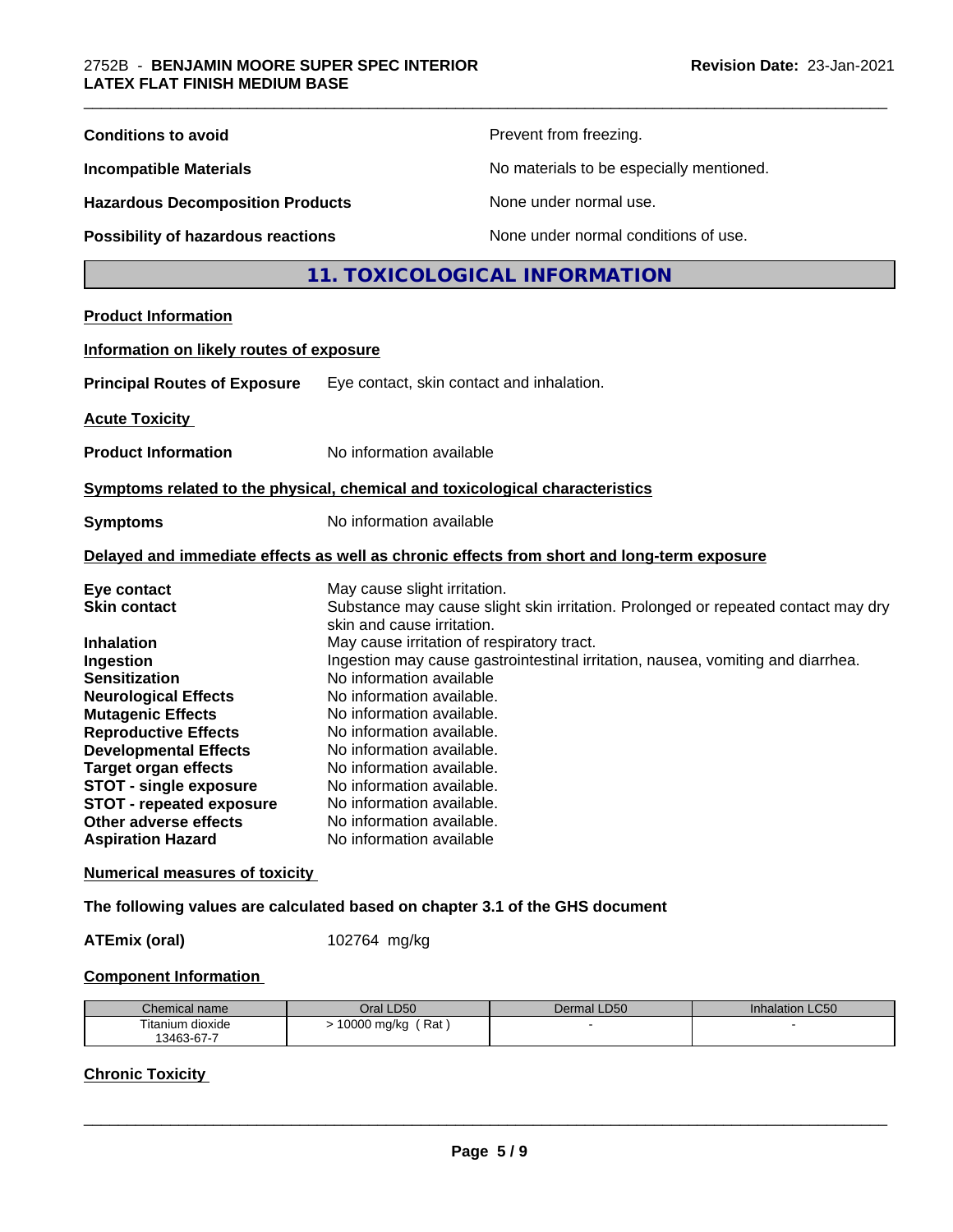#### **Carcinogenicity**

*The information below indicateswhether each agency has listed any ingredient as a carcinogen:.*

| <b>Chemical</b><br>name              | <b>IARC</b>                    | <b>NTP</b> | <b>OCUA</b><br>∪ורט |
|--------------------------------------|--------------------------------|------------|---------------------|
|                                      | . .<br>2B<br>Human<br>Possible |            | ∟isted<br>.         |
| .<br><br>, dioxide<br><b>itanium</b> | Carcinoɑen                     |            |                     |

\_\_\_\_\_\_\_\_\_\_\_\_\_\_\_\_\_\_\_\_\_\_\_\_\_\_\_\_\_\_\_\_\_\_\_\_\_\_\_\_\_\_\_\_\_\_\_\_\_\_\_\_\_\_\_\_\_\_\_\_\_\_\_\_\_\_\_\_\_\_\_\_\_\_\_\_\_\_\_\_\_\_\_\_\_\_\_\_\_\_\_\_\_

• Although IARC has classified titanium dioxide as possibly carcinogenic to humans (2B), their summary concludes: "No significant exposure to titanium dioxide is thought to occur during the use of products in which titanium dioxide is bound to other materials, such as paint."

#### **Legend**

IARC - International Agency for Research on Cancer NTP - National Toxicity Program OSHA - Occupational Safety & Health Administration

**12. ECOLOGICAL INFORMATION**

### **Ecotoxicity Effects**

The environmental impact of this product has not been fully investigated.

#### **Product Information**

#### **Acute Toxicity to Fish**

No information available

#### **Acute Toxicity to Aquatic Invertebrates**

No information available

#### **Acute Toxicity to Aquatic Plants**

No information available

#### **Persistence / Degradability**

No information available.

#### **Bioaccumulation**

No information available.

#### **Mobility in Environmental Media**

No information available.

#### **Ozone**

No information available

#### **Component Information**

#### **Acute Toxicity to Fish**

Titanium dioxide  $LC50:$  > 1000 mg/L (Fathead Minnow - 96 hr.)

#### **Acute Toxicity to Aquatic Invertebrates**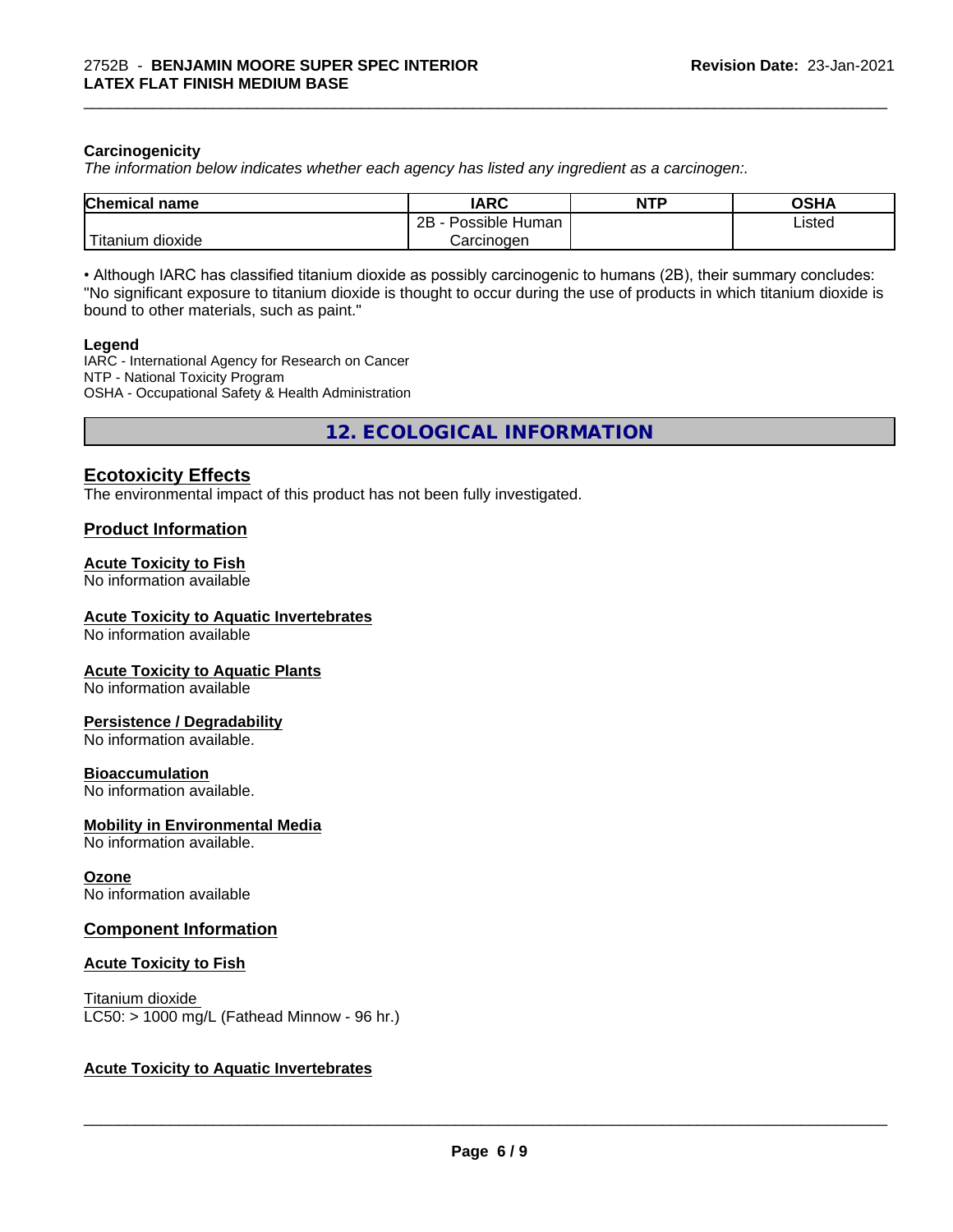No information available

#### **Acute Toxicity to Aquatic Plants**

No information available

|                              | 13. DISPOSAL CONSIDERATIONS                                                                                                                                                                                               |
|------------------------------|---------------------------------------------------------------------------------------------------------------------------------------------------------------------------------------------------------------------------|
| <b>Waste Disposal Method</b> | Dispose of in accordance with federal, state, and local regulations. Local<br>requirements may vary, consult your sanitation department or state-designated<br>environmental protection agency for more disposal options. |
|                              | 14. TRANSPORT INFORMATION                                                                                                                                                                                                 |
| <b>DOT</b>                   | Not regulated                                                                                                                                                                                                             |
| <b>ICAO/IATA</b>             | Not regulated                                                                                                                                                                                                             |
| <b>IMDG/IMO</b>              | Not regulated                                                                                                                                                                                                             |
|                              | <b>15. REGULATORY INFORMATION</b>                                                                                                                                                                                         |

\_\_\_\_\_\_\_\_\_\_\_\_\_\_\_\_\_\_\_\_\_\_\_\_\_\_\_\_\_\_\_\_\_\_\_\_\_\_\_\_\_\_\_\_\_\_\_\_\_\_\_\_\_\_\_\_\_\_\_\_\_\_\_\_\_\_\_\_\_\_\_\_\_\_\_\_\_\_\_\_\_\_\_\_\_\_\_\_\_\_\_\_\_

# **International Inventories**

| <b>TSCA: United States</b> | Yes - All components are listed or exempt. |
|----------------------------|--------------------------------------------|
| <b>DSL: Canada</b>         | Yes - All components are listed or exempt. |

# **Federal Regulations**

| SARA 311/312 hazardous categorization |  |
|---------------------------------------|--|
|---------------------------------------|--|

| Acute health hazard               | Nο |
|-----------------------------------|----|
| Chronic Health Hazard             | Nο |
| Fire hazard                       | N٥ |
| Sudden release of pressure hazard | Nο |
| Reactive Hazard                   | N٥ |

#### **SARA 313**

Section 313 of Title III of the Superfund Amendments and Reauthorization Act of 1986 (SARA). This product contains a chemical or chemicals which are subject to the reporting requirements of the Act and Title 40 of the Code of Federal Regulations, Part 372:

*None*

**Clean Air Act,Section 112 Hazardous Air Pollutants (HAPs) (see 40 CFR 61)** This product contains the following HAPs:

*None*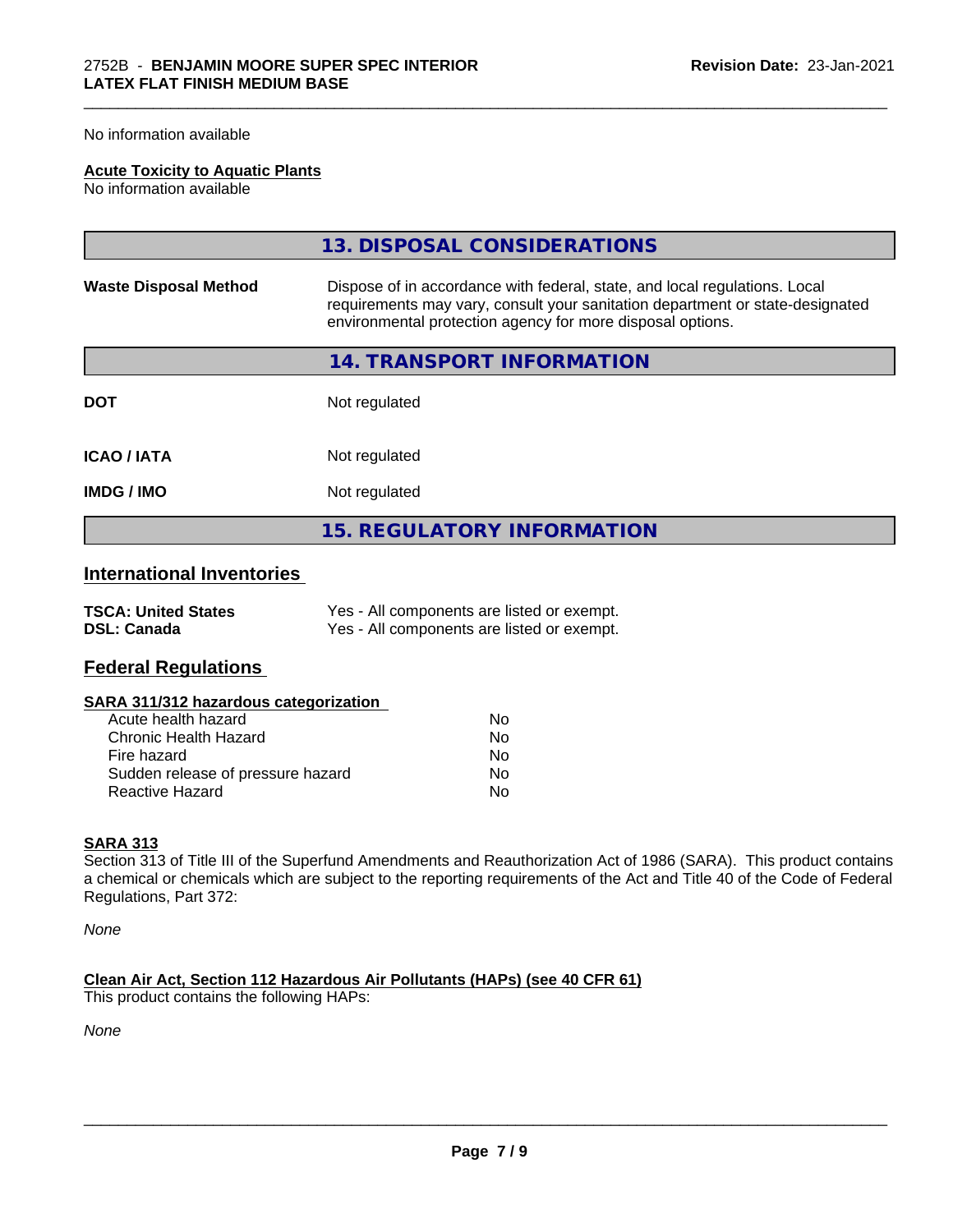# **US State Regulations**

#### **California Proposition 65**

**AN** WARNING: Cancer and Reproductive Harm– www.P65warnings.ca.gov

#### **State Right-to-Know**

| <b>Chemical name</b> | <b>Massachusetts</b> | <b>New Jersey</b> | Pennsylvania |
|----------------------|----------------------|-------------------|--------------|
| Limestone            |                      |                   |              |
| Titanium<br>dioxide  |                      |                   |              |
| Diatomaceous earth   |                      |                   |              |

\_\_\_\_\_\_\_\_\_\_\_\_\_\_\_\_\_\_\_\_\_\_\_\_\_\_\_\_\_\_\_\_\_\_\_\_\_\_\_\_\_\_\_\_\_\_\_\_\_\_\_\_\_\_\_\_\_\_\_\_\_\_\_\_\_\_\_\_\_\_\_\_\_\_\_\_\_\_\_\_\_\_\_\_\_\_\_\_\_\_\_\_\_

#### **Legend**

X - Listed

| <b>16. OTHER INFORMATION</b>                                                                                                                                                                                                                                                                                                                                                                                                               |           |                        |                      |          |
|--------------------------------------------------------------------------------------------------------------------------------------------------------------------------------------------------------------------------------------------------------------------------------------------------------------------------------------------------------------------------------------------------------------------------------------------|-----------|------------------------|----------------------|----------|
| HMIS -                                                                                                                                                                                                                                                                                                                                                                                                                                     | Health: 1 | <b>Flammability: 0</b> | <b>Reactivity: 0</b> | $PPE: -$ |
| <b>HMIS Legend</b><br>0 - Minimal Hazard<br>1 - Slight Hazard<br>2 - Moderate Hazard<br>3 - Serious Hazard<br>4 - Severe Hazard<br>* - Chronic Hazard<br>X - Consult your supervisor or S.O.P. for "Special" handling instructions.<br>Note: The PPE rating has intentionally been left blank. Choose appropriate PPE that will protect employees from the hazards the material will<br>present under the actual normal conditions of use. |           |                        |                      |          |

*Caution: HMISÒ ratings are based on a 0-4 rating scale, with 0 representing minimal hazards or risks, and 4 representing significant hazards or risks. Although HMISÒ ratings are not required on MSDSs under 29 CFR 1910.1200, the preparer, has chosen to provide them. HMISÒ ratings are to be used only in conjunction with a fully implemented HMISÒ program by workers who have received appropriate HMISÒ training. HMISÒ is a registered trade and service mark of the NPCA. HMISÒ materials may be purchased exclusively from J. J. Keller (800) 327-6868.*

 **WARNING!** If you scrape, sand, or remove old paint, you may release lead dust. LEAD IS TOXIC. EXPOSURE TO LEAD DUST CAN CAUSE SERIOUS ILLNESS, SUCH AS BRAIN DAMAGE, ESPECIALLY IN CHILDREN. PREGNANT WOMEN SHOULD ALSO AVOID EXPOSURE.Wear a NIOSH approved respirator to control lead exposure. Clean up carefully with a HEPA vacuum and a wet mop. Before you start, find out how to protect yourself and your family by contacting the National Lead Information Hotline at 1-800-424-LEAD or log on to www.epa.gov/lead.

| <b>Prepared By</b>      | <b>Product Stewardship Department</b><br>Benjamin Moore & Co.<br>101 Paragon Drive<br>Montvale, NJ 07645<br>800-225-5554 |
|-------------------------|--------------------------------------------------------------------------------------------------------------------------|
| <b>Revision Date:</b>   | 23-Jan-2021                                                                                                              |
| <b>Revision Summary</b> | Not available                                                                                                            |